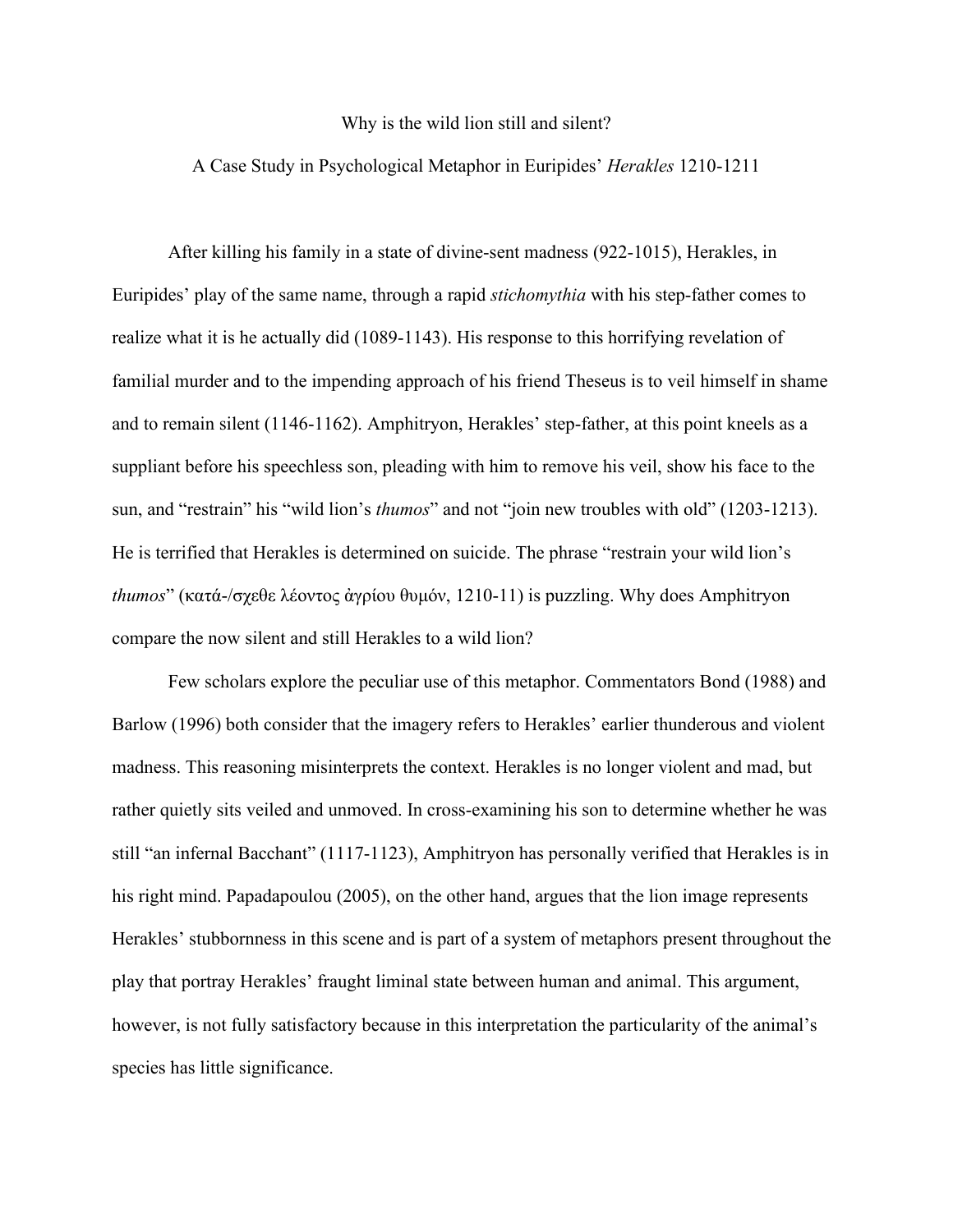A comparison of Herakles to a lion is especially appropriate for this hero who is instantly recognizable in art and myth for his distinctive costume won from arguably his most famous labor, the Nemean lion, and who throughout the play is enrobed in that iconic garment. And while no doubt Euripides is exploiting that imagery here, this reasoning is not sufficient enough to explain why the comparison of hero to lion occurs at this moment in the play when Herakles is in this particular psychological and emotional state. This is the only lion metaphor in the play (*cf*. literal references to the Nemean lion and lion-skin in 359-363, 465-46, 579, 1271). Why choose this moment to use this metaphor? Moreover, what is the significance of the *thumos* being the fulcrum of the comparison?

The analogy of *thumos* to a lion has a long tradition of use beginning in Homer and continuing through tragedy. It is certainly not a Euripidean invention, but in this paper I will show how Euripides uses this metaphor and the various affordances that it raises in this scene as an innovative extension of the lion-*thumos* conceptual system. I will show how the animal imagery is not a shallowly descriptive metaphor, because in raising certain social, cultural, and conceptual affordances the metaphor itself creates meaning about Herakles' psychological state. Other scholars have shown how animal metaphors and imagery have psychological resonance. For example, Clarke (1995), Thumiger (2014), and Provenza (2013) detail how animals in epic and tragedy can act as symbols of psychological states. For the *Herakles* in particular, Provenza (2013) explores the imagery of the bull and its relationship with Dionysiac madness in the earlier scenes of Herakles' *mania*.

Drawing upon Clarke (1995) in particular, who shows how the lion imagery in the *Iliad* articulates the fraught ethical and psychological problems of heroism, I will argue that Euripides synthesizes, distills, and extends two different affordances of the lion imagery seen in Homer and